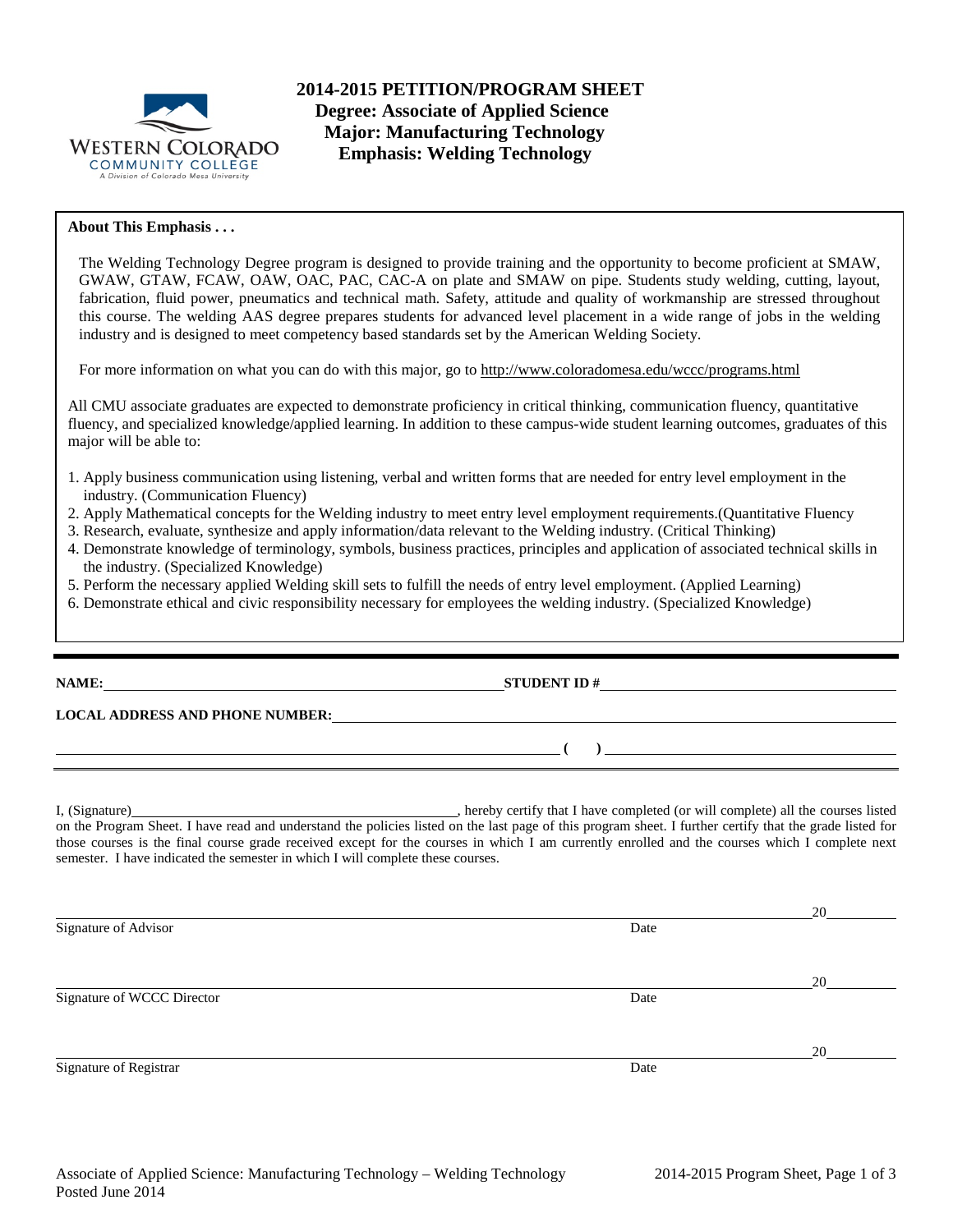### **Students should work closely with a faculty advisor when selecting and scheduling courses prior to registration.**

Degree Requirements:

- 64 semester hours total (A minimum of 16 taken at CMU in no fewer than two semesters)
- 2.00 cumulative GPA or higher in all CMU coursework and a "C" or better must be achieved in coursework toward major content area.
- Pre-collegiate courses (usually numbered below 100) cannot be used for graduation.
- A student must follow the CMU graduation requirements either from 1) the program sheet for the major in effect at the time the student officially declares a major; or 2) a program sheet for the major approved for a year subsequent to the year during which the student officially declares the major and is approved for the student by the department head. Because a program may have requirements specific to the degree, the student should check with the faculty advisor for additional criteria. It is the student's responsibility to be aware of, and follow, all requirements for the degree being pursued. Any exceptions or substitutions must be approved by the student's faculty advisor and Department Head.
- See the "Undergraduate Graduation Requirements" in the catalog for additional graduation information.

**GENERAL EDUCATION REQUIREMENTS** (Minimum 15 semester hours) See the current catalog for a list of courses that fulfill the requirements below. If a course is on the general education list of options and a requirement for your major, you must use it to fulfill the major requirement and make a different selection within the general education requirement.

| Course No Title                                                                                                               |                                                                                                                       |             |  | Sem.hrs Grade Term/Trns |  |
|-------------------------------------------------------------------------------------------------------------------------------|-----------------------------------------------------------------------------------------------------------------------|-------------|--|-------------------------|--|
|                                                                                                                               | <b>Communication</b> (6 semester hours)<br><b>ENGL 111 English Composition</b><br><b>ENGL 112 English Composition</b> | 3<br>3      |  |                         |  |
| -OR-                                                                                                                          |                                                                                                                       |             |  |                         |  |
|                                                                                                                               | ENGL 111 English Composition and<br>SPCH 101 Interpersonal Communication or<br>SPCH 102 Speechmaking                  | 3<br>3<br>3 |  |                         |  |
| <b>Math: Minimum Math 107 Career Mathematics (Minimum 3)</b><br>semester hours)<br>3                                          |                                                                                                                       |             |  |                         |  |
| Social Sciences, Natural Science, Fine Arts, or Humanities or<br>Selected Applied Studies Courses* (Minimum 6 semester hours) |                                                                                                                       |             |  |                         |  |
|                                                                                                                               |                                                                                                                       | 3           |  |                         |  |

\_\_\_\_\_\_ \_\_\_\_ \_\_\_\_\_\_\_\_\_\_\_\_\_\_\_\_\_\_\_\_\_\_\_\_ 3 \_\_\_\_\_ \_\_\_\_\_\_\_\_

Course No Title Sem.hrs Grade Term/Trns

**OTHER LOWER DIVISION REQUREMENTS**

|          | <b>Wellness</b> (2 semester hours) |  |  |
|----------|------------------------------------|--|--|
| KINE 100 | Health and Wellness                |  |  |
| KINA 1   |                                    |  |  |

#### **ASSOCIATE OF APPLIED SCIENCE: MANUFACTURING TECHNOLOGY – WELDING TECHNOLOGY COURSE REQUIREMENTS**

(47 semester hours)

| <b>Core Classes</b> |                                        |   |  |
|---------------------|----------------------------------------|---|--|
| CADT101             | Introduction to Computers              | 1 |  |
| CADT108             | Computer Aided Design                  | 3 |  |
| MAMT105             | Print Reading/Sketching                | 2 |  |
| MAMT101             | Intro to Manufacturing                 | 2 |  |
| MAMT115             | Intro to Machine Shop                  | 3 |  |
| <b>MAMT150</b>      | Intro to Numerical Control             | 1 |  |
| MAMT160             | Properties of Materials                | 2 |  |
| TSTG 150            | <b>Fluid Power</b>                     | 3 |  |
| <b>TSTG 220</b>     | <b>Industry Employment Practices 3</b> |   |  |
| OR                  |                                        |   |  |
| TSTG 120            | <b>Industrial Safety Practices</b>     | 3 |  |
|                     |                                        |   |  |
| WELD110             | Shielded Metal Arc Welding             | 3 |  |
| WELD117             | Oxy/Fuel & Plasma Cutting              | 3 |  |
| WELD133             | <b>Metal Fabrication Methods</b>       | 3 |  |
| WELD144             | <b>Welding Business Operations</b>     | 3 |  |
| WELD211             | <b>GMAW/FCAW</b>                       | 3 |  |
| <b>WELD230</b>      | Gas Tungsten Arc Welding               | 3 |  |
| WELD 240            | PIPE Welding                           | 3 |  |
| <b>WELD 270</b>     | <b>Practical Applications</b>          | 3 |  |
|                     |                                        |   |  |
|                     |                                        |   |  |

\_\_\_\_\_\_ \_\_\_\_ \_\_\_\_\_\_\_\_\_\_\_\_\_\_\_\_\_\_\_\_\_\_\_\_ \_\_\_\_ \_\_\_\_\_ \_\_\_\_\_\_\_\_ \_\_\_\_\_\_ \_\_\_\_ \_\_\_\_\_\_\_\_\_\_\_\_\_\_\_\_\_\_\_\_\_\_\_\_ \_\_\_\_ \_\_\_\_\_ \_\_\_\_\_\_\_\_

**Electives:(**3 semester hours)

TOTAL:64 Semester Hours

\*Please see your advisor for requirements specific to this program.

Students in Welding may be required to purchase approximately \$500.00 in tools and personal safety welding equipment. This does not include required textbooks. These costs may vary with student need and brand or quality of tools or equipment purchased. All safety glasses must meet the minimum industry safety standard of Z-87 with side shields. CMU / WCCC has lockers with required tools available for rent at \$ 50.00 per semester.